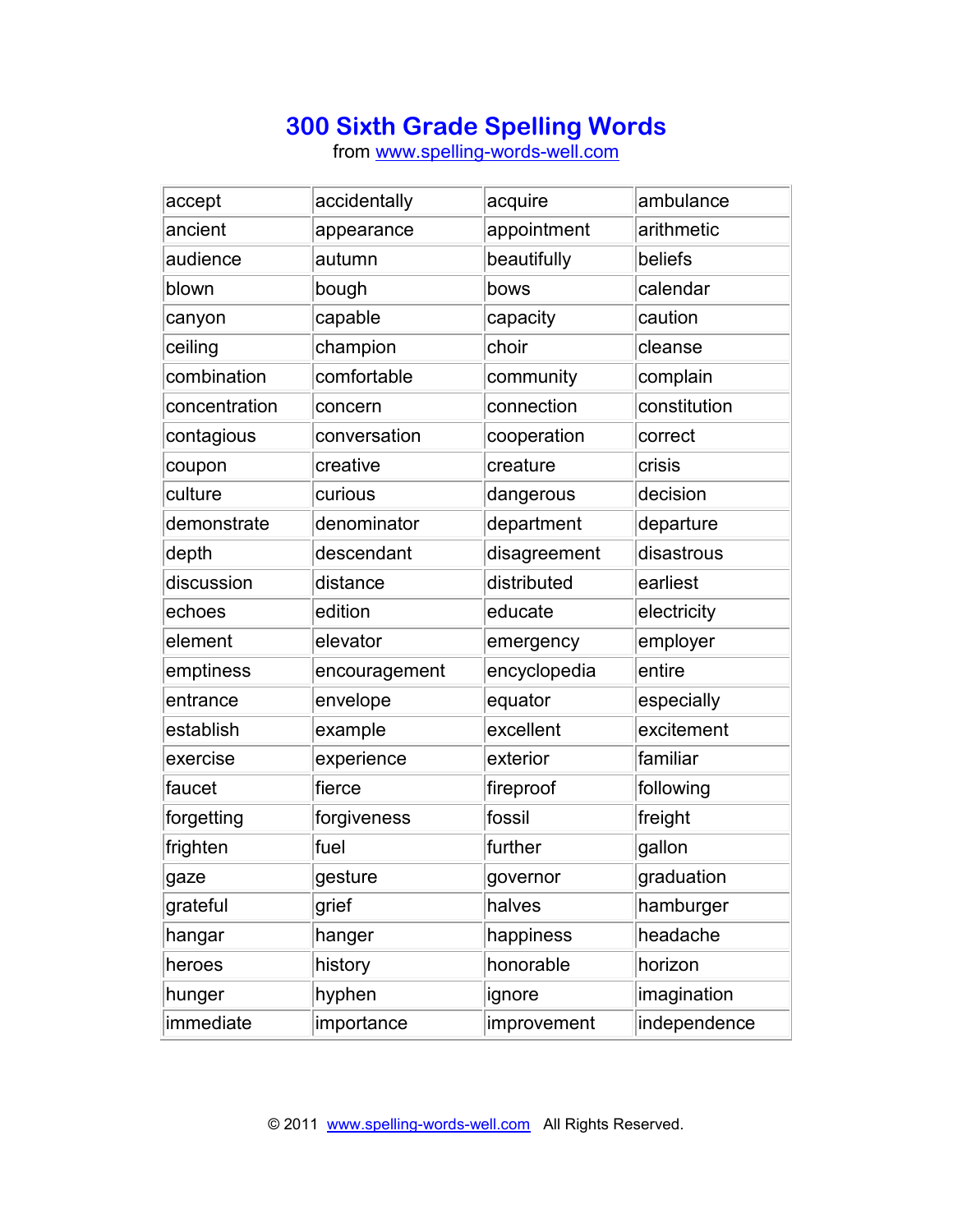| ingredient  | injury        | inquire     | instead     |
|-------------|---------------|-------------|-------------|
| instruction | intermission  | interview   | invisible   |
| invitation  | involve       | jealous     | junior      |
| knowledge   | lawyer        | league      | legal       |
| liberty     | liquid        | listening   | loaves      |
| location    | luggage       | manager     | manner      |
| manor       | marriage      | meant       | mechanic    |
| medicine    | mention       | minus       | minute      |
| mistaken    | misunderstand | mixture     | mourn       |
| multiple    | muscle        | museum      | musician    |
| mute        | myth          | nationality | negative    |
| noisy       | noticeable    | novel       | numerator   |
| obtain      | occur         | official    | operate     |
| original    | outline       | partial     | passenger   |
| patient     | penalty       | penguin     | percent     |
| performance | personal      | persuade    | physical    |
| piano       | plumber       | poem        | poet        |
| policy      | pollute       | pollution   | positive    |
| potatoes    | predict       | prefer      | pressure    |
| prevent     | principal     | private     | project     |
| pumpkins    | purchase      | purse       | quote       |
| radius      | rapid         | ratio       | realize     |
| recently    | recycle       | reduce      | referred    |
| regardless  | regular       | rehearse    | relief      |
| relieve     | remarkable    | remind      | remote      |
| replacement | replied       | reply       | requirement |
| rescue      | resident      | resources   | respectful  |
| review      | roam          | routine     | rumor       |
| rural       | safety        | sailor      | salute      |
| satisfy     | scarcely      | scientific  | scissors    |